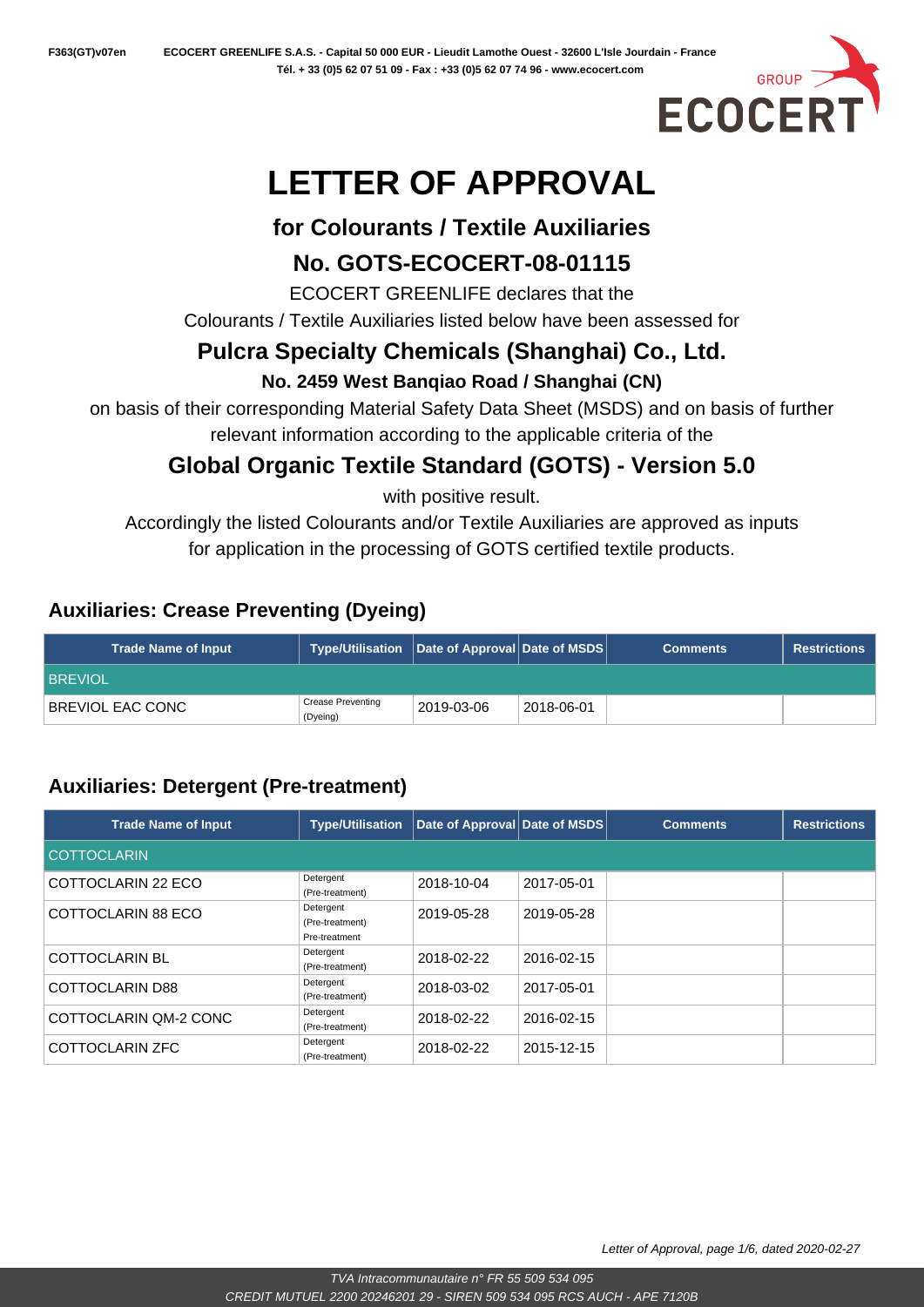

| <b>Trade Name of Input</b> | <b>Type/Utilisation</b>      | Date of Approval Date of MSDS |            | <b>Comments</b> | <b>Restrictions</b> |
|----------------------------|------------------------------|-------------------------------|------------|-----------------|---------------------|
| <b>FORYL</b>               |                              |                               |            |                 |                     |
| FORYL AIO CONC             | Detergent<br>(Pre-treatment) | 2017-07-28                    | 2017-01-01 |                 |                     |
| <b>FORYL EPD-C</b>         | Detergent<br>(Pre-treatment) | 2018-02-23                    | 2017-05-01 |                 |                     |
| <b>FORYL EPDC</b>          | Detergent<br>(Pre-treatment) | 2018-02-23                    | 2015-12-15 |                 |                     |
| <b>FORYL EPDC01</b>        | Detergent<br>(Pre-treatment) | 2017-11-30                    | 2017-06-01 |                 |                     |
| FORYL HZ                   | Detergent<br>(Pre-treatment) | 2018-02-22                    | 2016-01-26 |                 |                     |
| <b>FORYL LN-C</b>          | Detergent<br>(Pre-treatment) | 2018-02-22                    | 2016-02-15 |                 |                     |
| <b>FORYL MAG</b>           | Detergent<br>(Pre-treatment) | 2018-02-22                    | 2015-12-15 |                 |                     |
| <b>FORYL MAG-N</b>         | Detergent<br>(Pre-treatment) | 2018-02-22                    | 2016-02-15 |                 |                     |
| FORYL MAG-N01              | Detergent<br>(Pre-treatment) | 2019-12-04                    | 2019-02-15 |                 |                     |
| <b>FORYL SMR01</b>         | Detergent<br>(Pre-treatment) | 2018-02-22                    | 2016-11-01 |                 |                     |
| <b>FORYL WR</b>            | Detergent<br>(Pre-treatment) | 2018-02-22                    | 2015-12-15 |                 |                     |

#### **Auxiliaries: Fibre and Yarn Processing**

| Trade Name of Input | <b>Type/Utilisation</b>      | $\vert$ Date of Approval Date of MSDS $\vert$ |            | <b>Comments</b> | <b>Restrictions</b> |
|---------------------|------------------------------|-----------------------------------------------|------------|-----------------|---------------------|
| <b>KATAX</b>        |                              |                                               |            |                 |                     |
| KATAX 770           | Fibre and Yarn<br>Processing | 2019-01-18                                    | 2017-06-01 |                 |                     |
| KATAX IP            | Fibre and Yarn<br>Processing | 2018-02-22                                    | 2016-03-01 |                 |                     |

#### **Auxiliaries: Finishing**

| <b>Trade Name of Input</b> | <b>Type/Utilisation</b> | Date of Approval Date of MSDS |            | <b>Comments</b> | <b>Restrictions</b> |
|----------------------------|-------------------------|-------------------------------|------------|-----------------|---------------------|
| <b>ADALIN</b>              |                         |                               |            |                 |                     |
| ADALIN NI                  | Finishing               | 2018-02-22                    | 2015-12-15 |                 |                     |
| ADALIN SO                  | Finishing               | 2019-09-17                    | 2019-09-06 |                 |                     |
| <b>ADASIL</b>              |                         |                               |            |                 |                     |
| ADASIL SK                  | Finishing               | 2018-02-22                    | 2016-03-01 |                 |                     |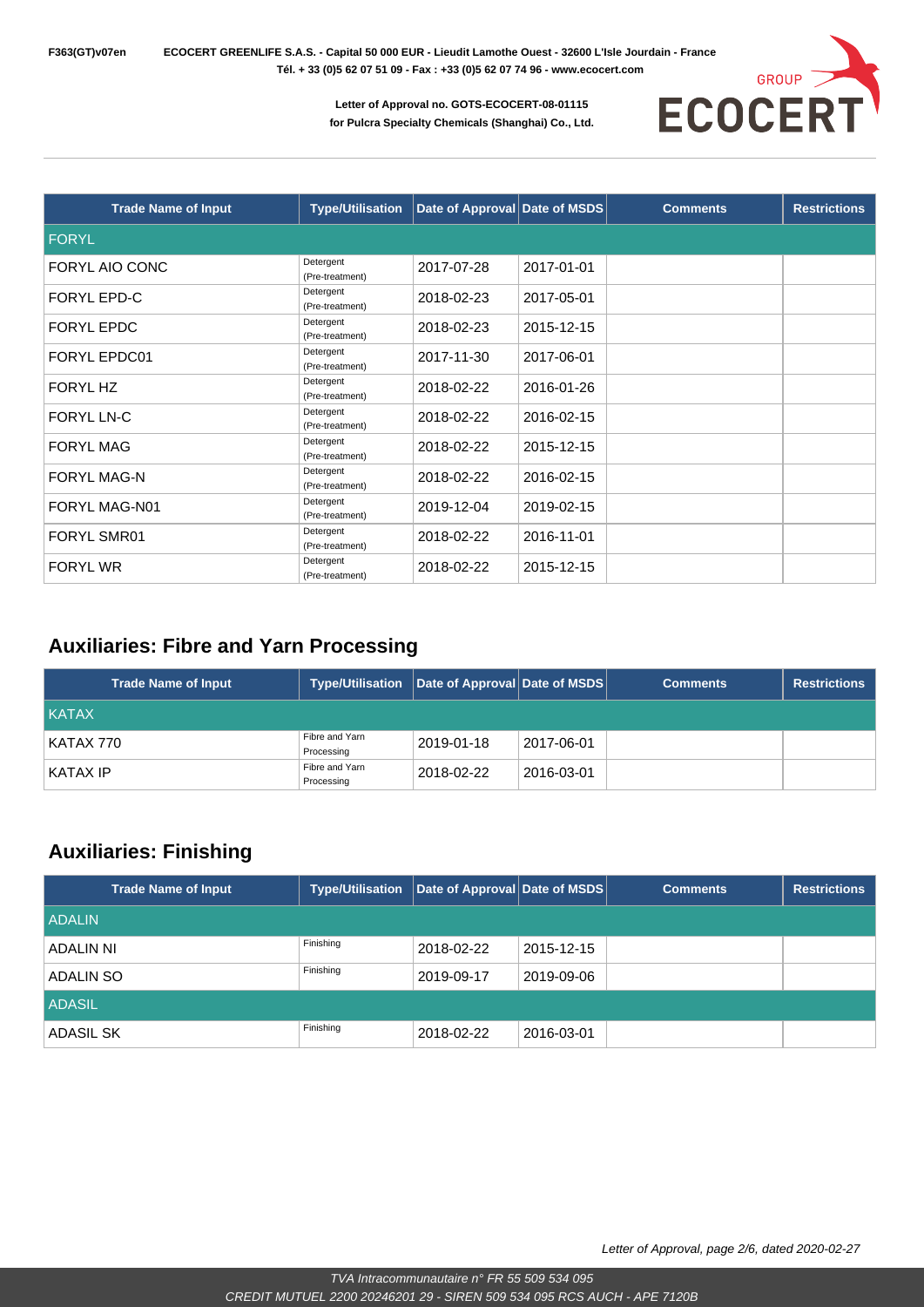

| <b>Trade Name of Input</b> | <b>Type/Utilisation</b> | Date of Approval Date of MSDS |            | <b>Comments</b> | <b>Restrictions</b> |
|----------------------------|-------------------------|-------------------------------|------------|-----------------|---------------------|
| <b>AQUASOFT</b>            |                         |                               |            |                 |                     |
| AQUASOFT QQ-N              | Finishing               | 2018-02-22                    | 2015-06-01 |                 |                     |
| <b>STABITEX</b>            |                         |                               |            |                 |                     |
| STABITEX ZF PLUS           | Finishing               | 2018-02-22                    | 2016-03-01 |                 |                     |
| <b>SYNTERGENT</b>          |                         |                               |            |                 |                     |
| <b>SYNTERGENT EL</b>       | Finishing               | 2018-02-22                    | 2016-09-01 |                 |                     |
| SYNTERGENT WY              | Finishing               | 2018-02-22                    | 2016-09-01 |                 |                     |

#### **Auxiliaries: Fixing**

| <b>Trade Name of Input</b> | Type/Utilisation Date of Approval Date of MSDS |            |            | <b>Comments</b> | <b>Restrictions</b> |
|----------------------------|------------------------------------------------|------------|------------|-----------------|---------------------|
| <b>STABIFIX</b>            |                                                |            |            |                 |                     |
| STABIFIX CONE              | Fixing                                         | 2019-05-24 | 2017-05-01 |                 |                     |

#### **Auxiliaries: Garment**

| <b>Trade Name of Input</b> | Type/Utilisation   Date of Approval   Date of MSDS |             |            | <b>Comments</b> | <b>Restrictions</b> |
|----------------------------|----------------------------------------------------|-------------|------------|-----------------|---------------------|
| <b>FORYL</b>               |                                                    |             |            |                 |                     |
| <b>FORYL DSP</b>           | Garment                                            | 12019-01-18 | 2017-06-01 |                 |                     |

#### **Auxiliaries: Levelling**

| <b>Trade Name of Input</b> | Type/Utilisation   Date of Approval   Date of MSDS |            |            | <b>Comments</b> | <b>Restrictions</b> |
|----------------------------|----------------------------------------------------|------------|------------|-----------------|---------------------|
| <b>COSIMOL</b>             |                                                    |            |            |                 |                     |
| <b>OSIMOL LAR</b>          | Levelling                                          | 2018-02-23 | 2017-05-01 |                 |                     |

#### **Auxiliaries: pH-Regulating**

| <b>Trade Name of Input</b> | Type/Utilisation   Date of Approval   Date of MSDS |             |            | <b>Comments</b> | <b>Restrictions</b> |
|----------------------------|----------------------------------------------------|-------------|------------|-----------------|---------------------|
| <b>SECURON</b>             |                                                    |             |            |                 |                     |
| SECURON PFI                | pH-Regulating                                      | 12019-10-29 | 2019-09-27 |                 |                     |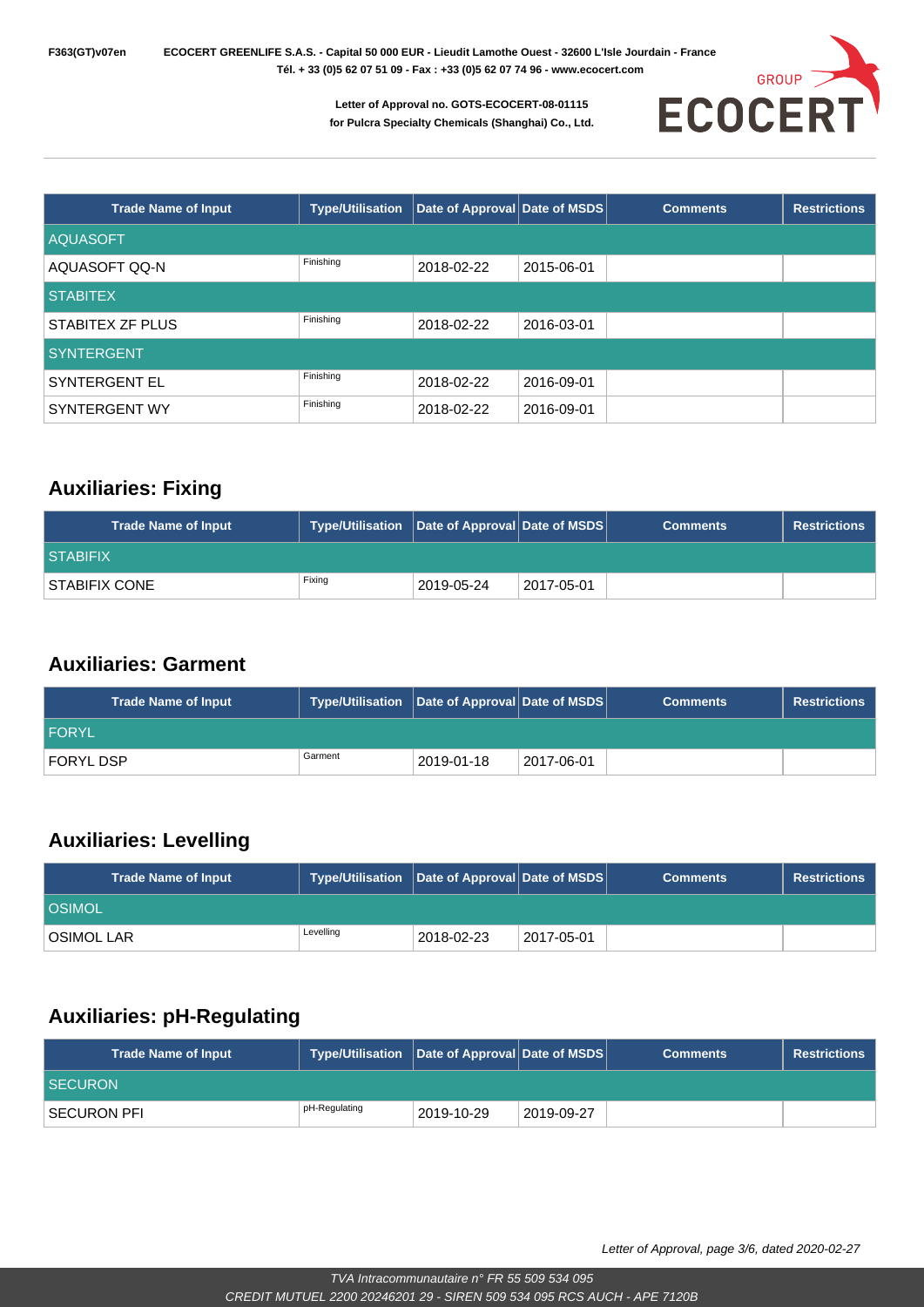

#### **Auxiliaries: Pre-treatment**

| <b>Trade Name of Input</b> | <b>Type/Utilisation</b> | Date of Approval Date of MSDS |            | <b>Comments</b> | <b>Restrictions</b> |
|----------------------------|-------------------------|-------------------------------|------------|-----------------|---------------------|
| <b>FLORANIT</b>            |                         |                               |            |                 |                     |
| FLORANIT 4028 A            | Pre-treatment           | 2018-02-22                    | 2015-12-15 |                 |                     |
| <b>SECURON</b>             |                         |                               |            |                 |                     |
| SECURON 6004               | Pre-treatment           | 2018-03-02                    | 2017-06-01 |                 |                     |
| <b>STABILOL</b>            |                         |                               |            |                 |                     |
| <b>STABILOL NC</b>         | Pre-treatment           | 2018-02-22                    | 2016-02-15 |                 |                     |
| <b>STABILOL P</b>          | Pre-treatment           | 2018-02-22                    | 2015-12-15 |                 |                     |
| <b>STABILOL PHP</b>        | Pre-treatment           | 2018-02-22                    | 2016-02-15 |                 |                     |

#### **Auxiliaries: Reducing**

| <b>Trade Name of Input</b> | Type/Utilisation Date of Approval Date of MSDS |            |            | <b>Comments</b> | <b>Restrictions</b> |
|----------------------------|------------------------------------------------|------------|------------|-----------------|---------------------|
| <b>LORINOL</b>             |                                                |            |            |                 |                     |
| LORINOL GH                 | Reducing                                       | 2020-02-27 | 2019-07-29 |                 |                     |

#### **Auxiliaries: Sequestering/ Dispersing**

| <b>Trade Name of Input</b> | <b>Type/Utilisation</b> | Date of Approval Date of MSDS |            | <b>Comments</b> | <b>Restrictions</b> |
|----------------------------|-------------------------|-------------------------------|------------|-----------------|---------------------|
| <b>LOCANIT</b>             |                         |                               |            |                 |                     |
| <b>LOCANIT S</b>           | Sequestering/Dispersing | 2019-05-24                    | 2017-05-01 |                 |                     |
| <b>LOCANIT S-C</b>         | Sequestering/Dispersing | 2018-02-23                    | 2017-05-01 |                 |                     |
| <b>SECURON</b>             |                         |                               |            |                 |                     |
| SECURON 28-A               | Sequestering/Dispersing | 2018-02-23                    | 2017-06-01 |                 |                     |
| <b>SECURON 540</b>         | Sequestering/Dispersing | 2018-10-04                    | 2017-05-01 |                 |                     |
| SECURON CD CONC            | Sequestering/Dispersing | 2018-02-22                    | 2016-12-05 |                 |                     |
| <b>SECURON FE</b>          | Sequestering/Dispersing | 2018-02-22                    | 2015-12-15 |                 |                     |

Letter of Approval, page 4/6, dated 2020-02-27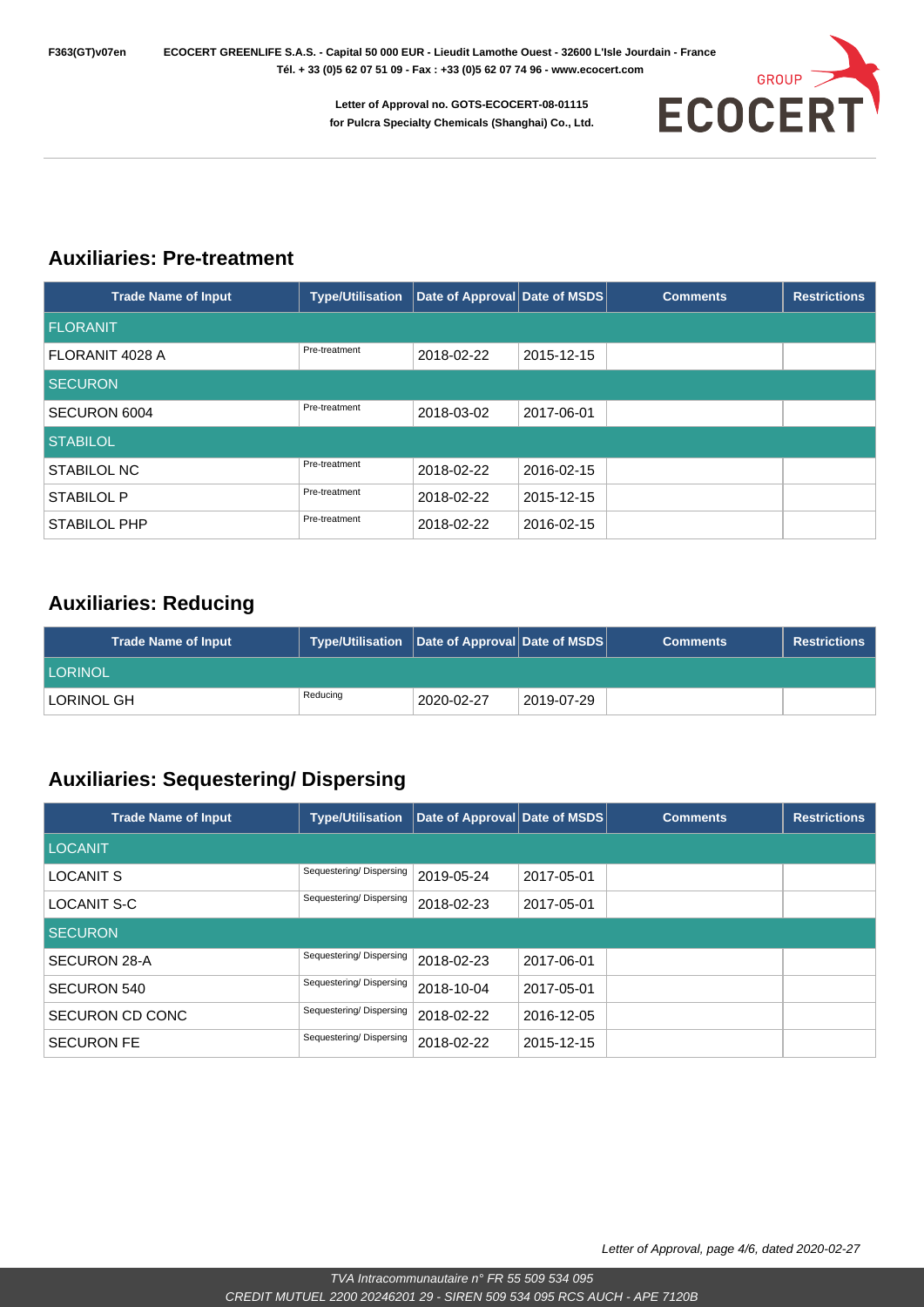

| <b>Trade Name of Input</b> | Type/Utilisation   Date of Approval   Date of MSDS |            | <b>Comments</b> | <b>Restrictions</b> |
|----------------------------|----------------------------------------------------|------------|-----------------|---------------------|
| ' SECURON PCA              | Sequestering/Dispersing 2018-02-22                 | 2016-02-15 |                 |                     |

#### **Auxiliaries: Sizing**

| <b>Trade Name of Input</b> | <b>Type/Utilisation</b> | Date of Approval Date of MSDS |            | <b>Comments</b> | <b>Restrictions</b> |
|----------------------------|-------------------------|-------------------------------|------------|-----------------|---------------------|
| <b>AVIROL</b>              |                         |                               |            |                 |                     |
| AVIROL NW 94 PI            | Sizing                  | 2018-02-22                    | 2016-03-01 |                 |                     |
| <b>QUELLAX</b>             |                         |                               |            |                 |                     |
| QUELLAX P 24 HAP           | Sizing                  | 2018-02-22                    | 2016-03-01 |                 |                     |

#### **Auxiliaries: Softener**

| <b>Trade Name of Input</b> | <b>Type/Utilisation</b> | Date of Approval Date of MSDS |            | <b>Comments</b> | <b>Restrictions</b> |
|----------------------------|-------------------------|-------------------------------|------------|-----------------|---------------------|
| <b>BELFASIN</b>            |                         |                               |            |                 |                     |
| BELFASIN GTN CONC          | Softener                | 2017-07-28                    | 2017-01-01 |                 |                     |
| <b>BELFASIN OET CONC01</b> | Softener                | 2019-12-04                    | 2019-11-06 |                 |                     |
| BELFASIN OET-K CONC        | Softener                | 2017-07-28                    | 2017-01-01 |                 |                     |

#### **Auxiliaries: Spinning**

| <b>Trade Name of Input</b> | Type/Utilisation   Date of Approval Date of MSDS |            |            | <b>Comments</b> | <b>Restrictions</b> |
|----------------------------|--------------------------------------------------|------------|------------|-----------------|---------------------|
| <b>STANTEX</b>             |                                                  |            |            |                 |                     |
| STANTEX S 6327             | Spinning                                         | 2020-02-27 | 2018-06-18 |                 |                     |
| STANTEX S 6787 C           | Spinning                                         | 2020-02-10 | 2019-04-01 |                 |                     |

#### **Auxiliaries: Water Repellent**

| <b>Trade Name of Input</b> | Type/Utilisation   Date of Approval   Date of MSDS |            |            | <b>Comments</b>                      | <b>Restrictions</b> |
|----------------------------|----------------------------------------------------|------------|------------|--------------------------------------|---------------------|
| REPELLAN                   |                                                    |            |            |                                      |                     |
| REPELLAN XL-W              | <b>Water Repellent</b>                             | 2019-12-04 | 2017-05-10 | not to be used with<br>fluorocarbons |                     |